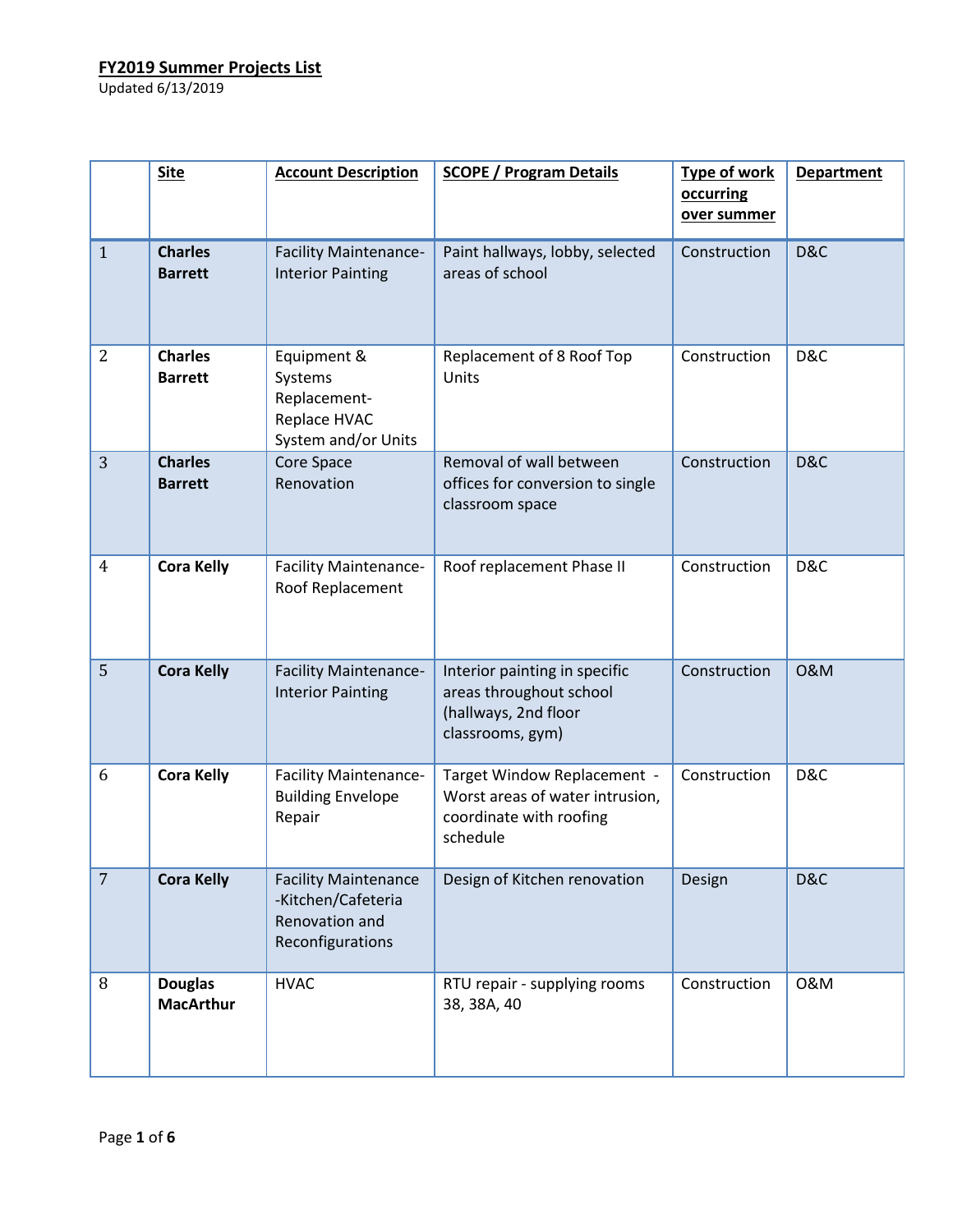| 8  | <b>Douglas</b><br><b>MacArthur</b>  | SW-Swing/Flexible<br><b>Capacity Space</b>                        | Douglas MacArthur Swing<br>Space Initial construction work<br>to include roof repairs, ceiling<br>repairs, cleaning,<br>environmental and plumbing<br>assessment. | Construction | <b>0&amp;M</b> |
|----|-------------------------------------|-------------------------------------------------------------------|-------------------------------------------------------------------------------------------------------------------------------------------------------------------|--------------|----------------|
| 9  | <b>Douglas</b><br><b>MacArthur</b>  | SW-Swing/Flexible<br><b>Capacity Space</b>                        | Douglas MacArthur Swing<br>Space Design to include site<br>design and interior renovations<br>for construction next summer                                        | Design       | D&C            |
| 10 | <b>Francis C.</b><br><b>Hammond</b> | <b>Facility Maintenance-</b><br><b>Site Hardscapes</b><br>Repair  | Pavement repairs at bus loop                                                                                                                                      | Construction | D&C            |
| 11 | Francis C.<br>Hammond               | <b>Hockey Rink</b><br>Upgrades                                    | Upgrade existing hockey rink<br>with new base and curbing,<br>new rails                                                                                           | Construction | D&C            |
| 12 | George<br><b>Mason</b>              | Equipment &<br>Systems<br>Replacement-Fire<br>Alarm System        | Scope specific needed updates<br>of system                                                                                                                        | Construction | D&C            |
| 13 | George<br><b>Mason</b>              | <b>Facility Maintenance-</b><br><b>Replace Flooring</b>           | Replace flooring in designated<br>areas                                                                                                                           | Construction | 0&M            |
| 14 | George<br><b>Mason</b>              | <b>Facilities</b><br>Maintenance -<br><b>Interior Painting</b>    | Paint all the classrooms that<br>will get new floor during the<br>summer.                                                                                         | Construction | D&C            |
| 15 | George<br><b>Mason</b>              | <b>Building Envelope</b>                                          | Strip, patch, paint outside entry<br>to courtyard, fix gutter, tuck-<br>point; scrape, patch, paint<br>interior                                                   | Construction | D&C            |
| 16 | George<br>Washington                | <b>Facility Maintenance-</b><br>Renovations &<br>Reconfigurations | Replace flooring and interior<br>painting in A Wing only (not C<br>Wing). Sink and counter in<br>A109; additional areas to be<br>determined and scoped.           | Construction | D&C            |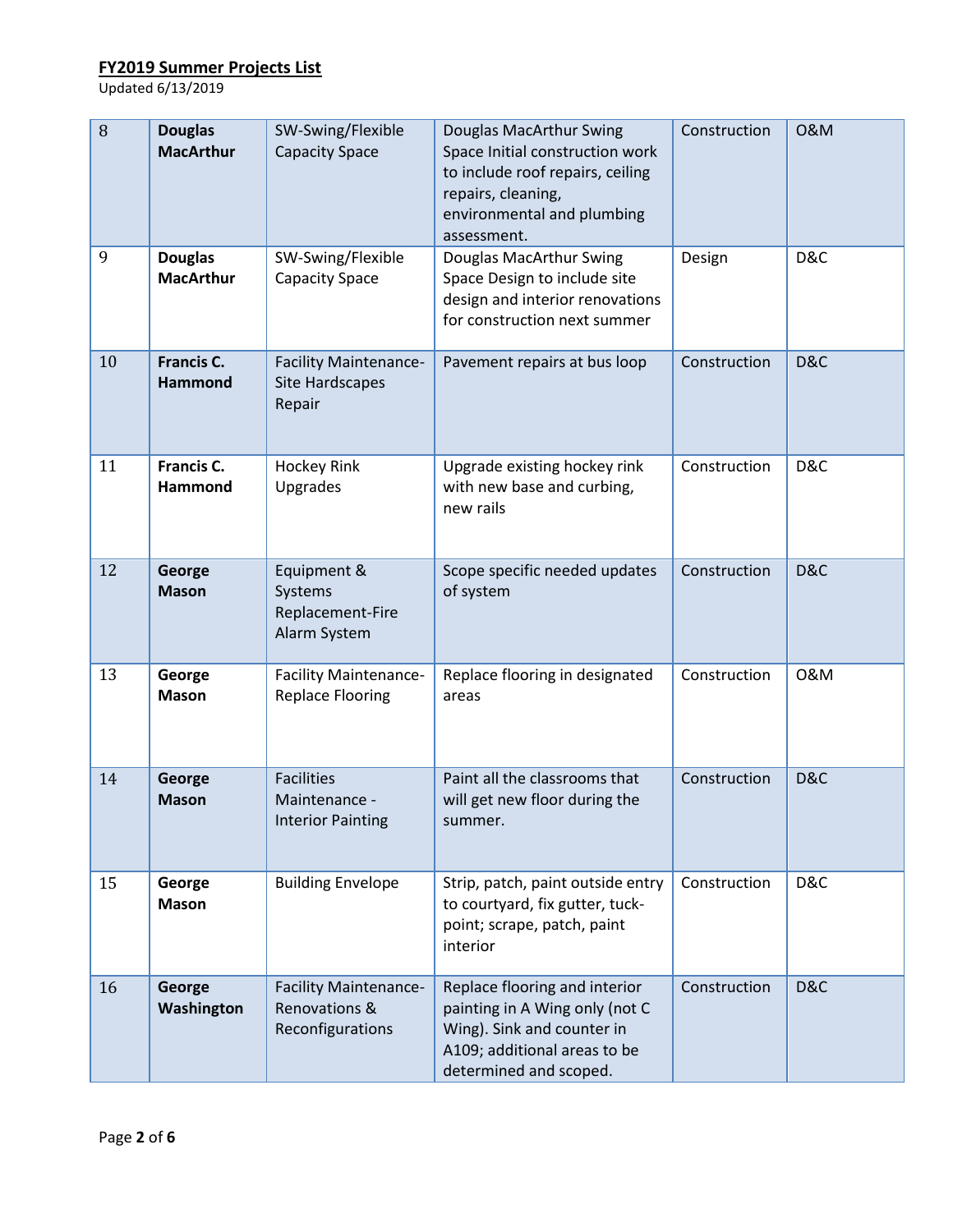| 17 | George<br>Washington         | Equipment &<br>Systems New &<br>Replacement-<br>Replace HVAC<br>System and/or Units     | Replace 8 RTUs at GW                                                                                                                    | Construction | D&C |
|----|------------------------------|-----------------------------------------------------------------------------------------|-----------------------------------------------------------------------------------------------------------------------------------------|--------------|-----|
| 18 | George<br>Washington         | <b>Building Envelope</b>                                                                | Cementitous panels over<br>masonry walls                                                                                                | Construction | D&C |
| 19 | Jefferson-<br><b>Houston</b> | <b>HVAC</b>                                                                             | Replacement of deteriorated<br>equipment and aluminum lines<br>with new HVAC equipment and<br>new lines in designated areas<br>(phased) | Construction | D&C |
| 20 | <b>John Adams</b>            | <b>Facility Maintenance-</b><br><b>Interior Painting</b>                                | 2nd floor hallways and<br>classrooms                                                                                                    | Construction | D&C |
| 21 | <b>John Adams</b>            | <b>Facility Maintenance</b><br>-Renovations &<br>Reconfigurations                       | Phase II build-out of Early<br>Childhood Center + court yard<br>ADA Ramp and Resurfacing                                                | Construction | D&C |
| 22 | <b>John Adams</b>            | Equipment &<br>Systems<br>Replacement-Fire<br>Alarm System                              | Scope specific needed updates<br>to system                                                                                              | Construction | D&C |
| 23 | <b>John Adams</b>            | <b>Facility Maintenance</b><br>-Kitchen/Cafeteria<br>Renovation and<br>Reconfigurations | Design of Kitchen renovation<br>including equipment, servery<br>re-alignment, flooring, lighting,<br>ceiling, etc.                      | Design       | D&C |
| 24 | <b>Lyles Crouch</b>          | <b>Facility Maintenance-</b><br><b>Interior Painting</b>                                | Interior painting in designated<br>areas                                                                                                | Construction | D&C |
| 25 | <b>Lyles Crouch</b>          | <b>Facility Maintenance-</b><br>Renovations &<br>Reconfigurations                       | Design of window replacement<br>project                                                                                                 | Design       | D&C |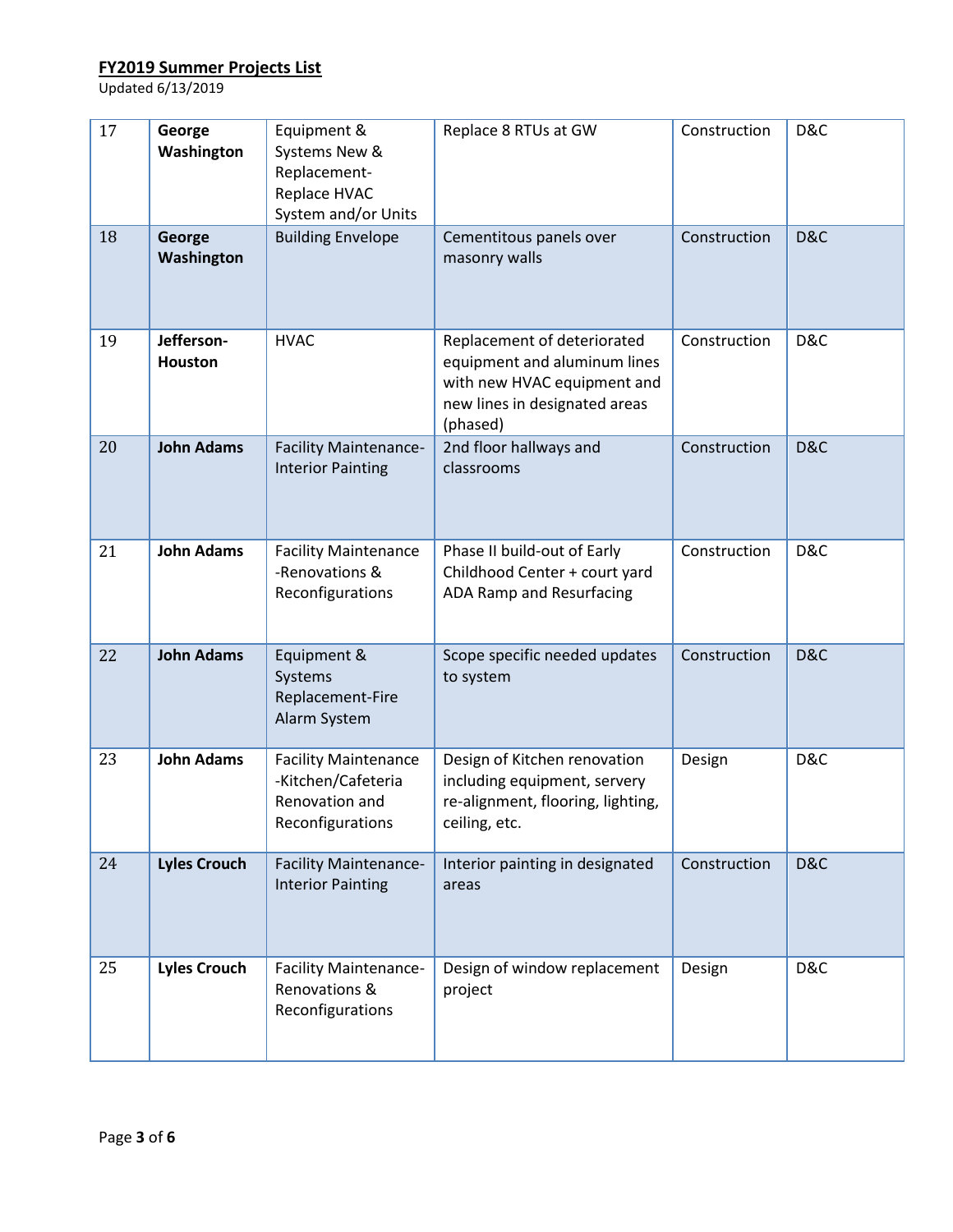| 26 | <b>Matthew</b><br><b>Maury</b> | <b>Facility Maintenance-</b><br><b>Building Envelope</b><br>Repair            | Window replacement of<br>existing system of designated<br>windows                                             | Construction | D&C            |
|----|--------------------------------|-------------------------------------------------------------------------------|---------------------------------------------------------------------------------------------------------------|--------------|----------------|
| 27 | <b>Matthew</b><br><b>Maury</b> | <b>Facility Maintenance-</b><br><b>Replace Flooring</b>                       | Flooring replacement in<br>designated areas                                                                   | Construction | 0&M            |
| 28 | <b>Matthew</b><br><b>Maury</b> | <b>Facility Maintenance-</b><br><b>Interior Painting</b>                      | New painting in designated<br>areas of school                                                                 | Construction | <b>0&amp;M</b> |
| 29 | <b>Matthew</b><br><b>Maury</b> | <b>Facility Maintenance-</b><br>Roof Replacement                              | Roof replacement of library<br>roof                                                                           | Construction | D&C            |
| 30 | <b>Mount</b><br>Vernon         | <b>Facility Maintenance-</b><br>Roof Replacement                              | New roof - broken out into two<br>phases                                                                      | Construction | D&C            |
| 31 | <b>Mount</b><br>Vernon         | Equipment &<br>Systems<br>Replacement-Fire<br>Alarm System                    | Scope as Required to Meet<br>Code                                                                             | Construction | D&C            |
| 32 | <b>Mount</b><br>Vernon         | <b>Facility Maintenance-</b><br><b>Interior Painting</b>                      | Interior Painting in designated<br>areas                                                                      | Construction | <b>O&amp;M</b> |
| 33 | <b>Mount</b><br>Vernon         | <b>Facility Maintenance-</b><br><b>Replace Flooring</b>                       | Replace flooring in designated<br>areas                                                                       | Construction | 0&M            |
| 34 | <b>Mount</b><br>Vernon         | Equipment &<br>Systems<br>Replacement-<br>Replace HVAC<br>System and/or Units | Replace two 20-ton RTU units<br>supplying auditorium (beyond<br>life expectancy; damaged;<br>drawing moisture | Construction | D&C            |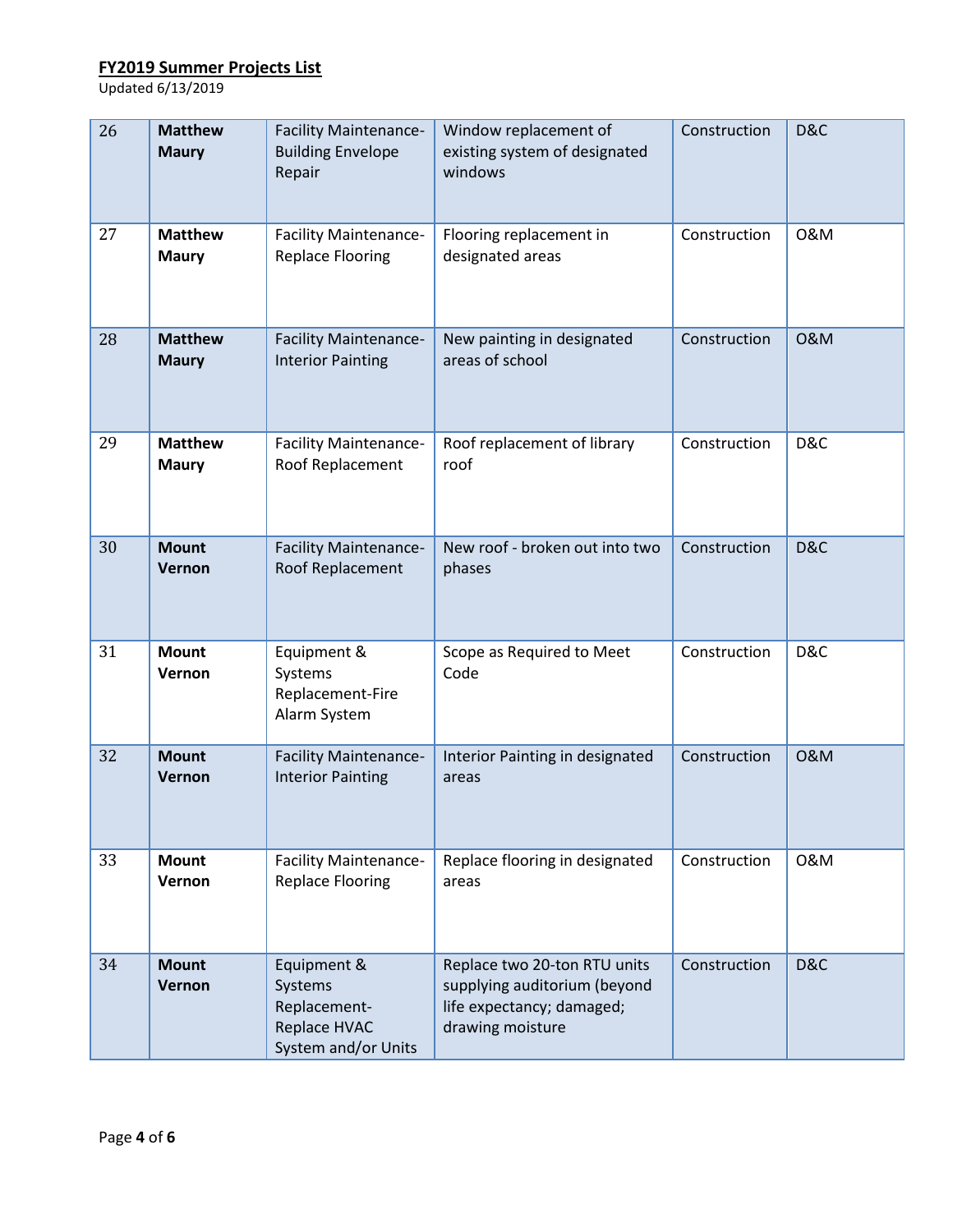| 35 | <b>Mount</b><br>Vernon                                 | <b>Building Envelope</b>                                               | Install metal soffit                                                                                                                                  | Construction | D&C            |
|----|--------------------------------------------------------|------------------------------------------------------------------------|-------------------------------------------------------------------------------------------------------------------------------------------------------|--------------|----------------|
| 36 | <b>Mount</b><br>Vernon                                 | <b>Building Envelope</b>                                               | Install metal soffit under drive-<br>through under building to<br>courtyard (Plaster soffit<br>removed for safety)                                    | Construction | D&C            |
| 37 | <b>Patrick Henry</b>                                   | PH-Capacity-New K-8<br>School A&E                                      | Phase 3a - Completion of site<br>work for new school in<br>preparation for start of Douglas<br>MacArthur Swing space design<br>and construction       | Construction | D&C            |
| 38 | <b>Rowing</b><br><b>Facility</b>                       | O&M / Furniture                                                        | Interior Furniture in designated<br>areas as specified<br>collaboratively with<br>Administrators                                                      | Construction | <b>0&amp;M</b> |
| 39 | <b>Samuel</b><br><b>Tucker</b>                         | <b>Facility Maintenance-</b><br><b>Replace Flooring</b>                | Replace flooring in designated<br>areas                                                                                                               | Construction | 0&M            |
| 40 | <b>Samuel</b><br><b>Tucker</b>                         | System Wide Funding                                                    | Install playground surface to<br>stabilize eroding transition at<br>exit from Cafetorium to the<br>public open space/ play field.                     | Construction | <b>0&amp;M</b> |
| 41 | <b>TC Williams:</b><br><b>King St</b><br><b>Campus</b> | Asset New &<br>Replacement-<br><b>Exterior Play or</b><br>Sports Areas | Design of stadium upgrades -<br>NEW synthetic turf, track<br>surface, concession building,<br>restroom / storage building,<br>press box, ticket booth | Design       | D&C            |
| 42 | <b>TC Williams:</b><br><b>King St</b><br><b>Campus</b> | <b>Facility Maintenance-</b><br><b>Building Envelope</b><br>Repair     | Tuck-pointing, caulking around<br>building                                                                                                            | Construction | <b>0&amp;M</b> |
| 43 | <b>TC Williams:</b><br><b>King St</b><br><b>Campus</b> | <b>Food Nutrition</b><br>Upgrades                                      | Reconfigure concession room<br>into grab-n-go convenience<br>room                                                                                     | Construction | D&C            |